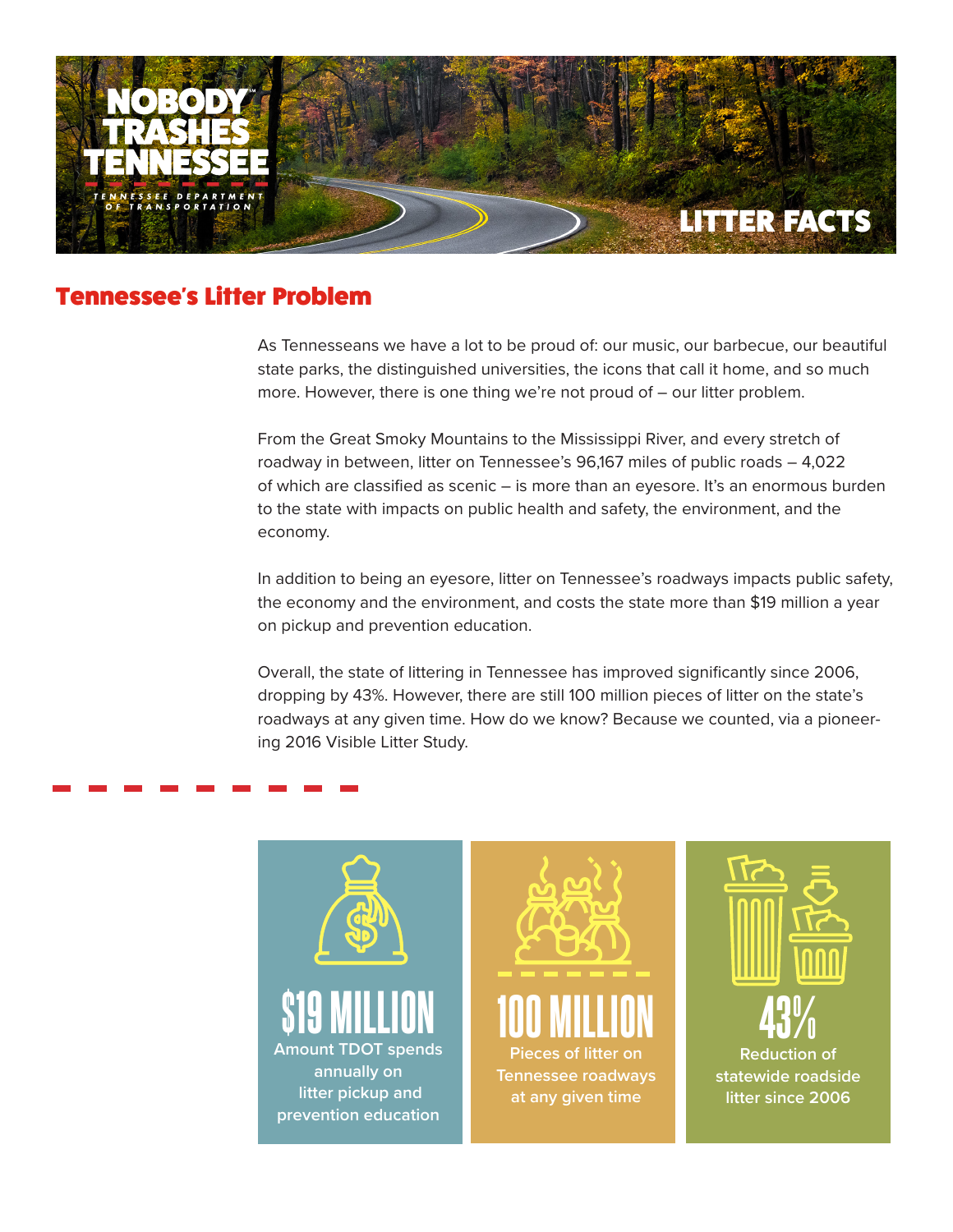### Nobody Trashes Tennessee

Tennessee Department of Transportation (TDOT) is on a mission to reduce littering, and in 2016, launched the Nobody Trashes Tennessee (NTT) litter prevention campaign. Nobody Trashes Tennessee is a comprehensive statewide litter prevention campaign that tells the story of litter on Tennessee's roadways and its impact on the state. By juxtaposing the beauty of Tennessee with the ugliness of littering, the campaign makes it clear that Nobody Trashes Tennessee.

Rooted in research conducted in 2006 and 2016, including the "Visible Litter Study" (nFront Consulting, 2016), "Litter Attitudes and Behaviors" (Baselice & Associates, April 2016), and Focus Groups (Prince Market Research) the campaign shows that despite a drop of 53% in roadside trash between 2006 and 2016, there are still 100 million pieces of litter on the state's roadways at any given time.

Recent research conducted in May 2021 includes a quantitative survey to determine baseline awareness of the litter problem and the Nobody Trashes Tennessee campaign (Decision Analyst, 2021). Focus groups were also held to help understand attitudes towards litter and to test litter prevention messaging for the next phase of the Nobody Trashes Tennessee campaign (Epiphany, 2021).



#### Campaign goals :

- **Reduce the amount of roadside litter across the state**
- **Reduce the amount of money spent on litter pickup**
- $-$  **Maintain constant litter prevention education awareness**

Additionally, the campaign educates Tennesseans on the scope of the problem and provides resources and opportunities for residents to take both personal and community actions to help prevent and reduce litter. Since 1983, revenue from a tax on soft drink and malt beverages has provided the funds for TDOT's litter pickup and prevention education.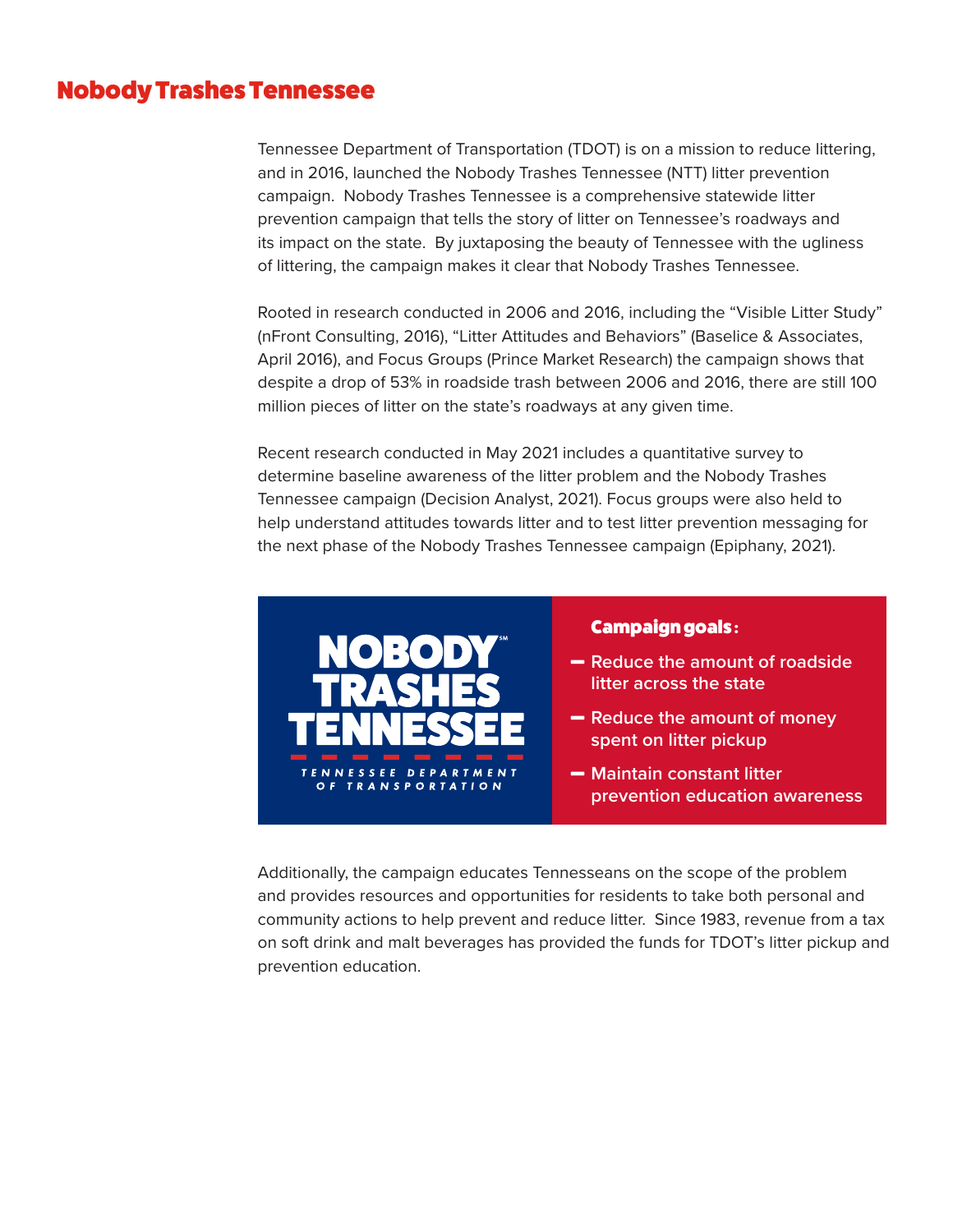## Research Key Findings

- $\blacksquare$  There are 100 million pieces of litter on the state's roadways at any given time.
- **-** 49% of Tennesseans say litter on roadways is a "very serious" problem. Only pollution on rivers, lakes and waterways and risk of extreme weather events are a more serious problem.
- $-$  28% of litter is classified as intentional litter, meaning it's thrown right out of vehicle windows.
- $-72%$  is considered negligent litter, which includes vehicle debris and trash flying out of uncovered pickup truck beds.
- $-$  18% of litter ends up in Tennessee's streams and waterways as pollution
- **Minus Interstates have the most negligent litter, while state highways, U.S. highways,** and local roads have more deliberate litter.
- $\blacksquare$  Cigarette butts and small pieces of paper are the most commonly items intentionally tossed
- **Minus Beverage containers, lids, and straws are the biggest problem with deliberate** litter (11%). Within that category, snack food packaging (6%), napkins, paper bags, and tissues (5%), and cigarette packaging (2%) represent the next most significant items.
- $\blacksquare$  Litter accumulates in places of high traffic, and in places where little to no personal ownership is present, such as rest stops.
- $\blacksquare$  The state's worst litterers toss trash out the window in order to keep their cars clean
- **-** Nine out of 10 Tennesseans are more likely to properly dispose of their trash after learning about the statewide litter problem
- $-$  Just over half of Tennesseans have been in a vehicle when someone or themselves have thrown out smaller pieces of paper.
- $\blacksquare$  The most frequent littering incident reported in the past three months is "throwing a cigarette butt out of a vehicle" followed by "trash falling out of a pickup."
- $\blacksquare$  Up to a \$2500 fine is the most motivating message, followed by it's against the law to litter in Tennessee.
- The cost to taxpayers and animal-related messaging are extremely motivating for at least 51% of these Tennesseans.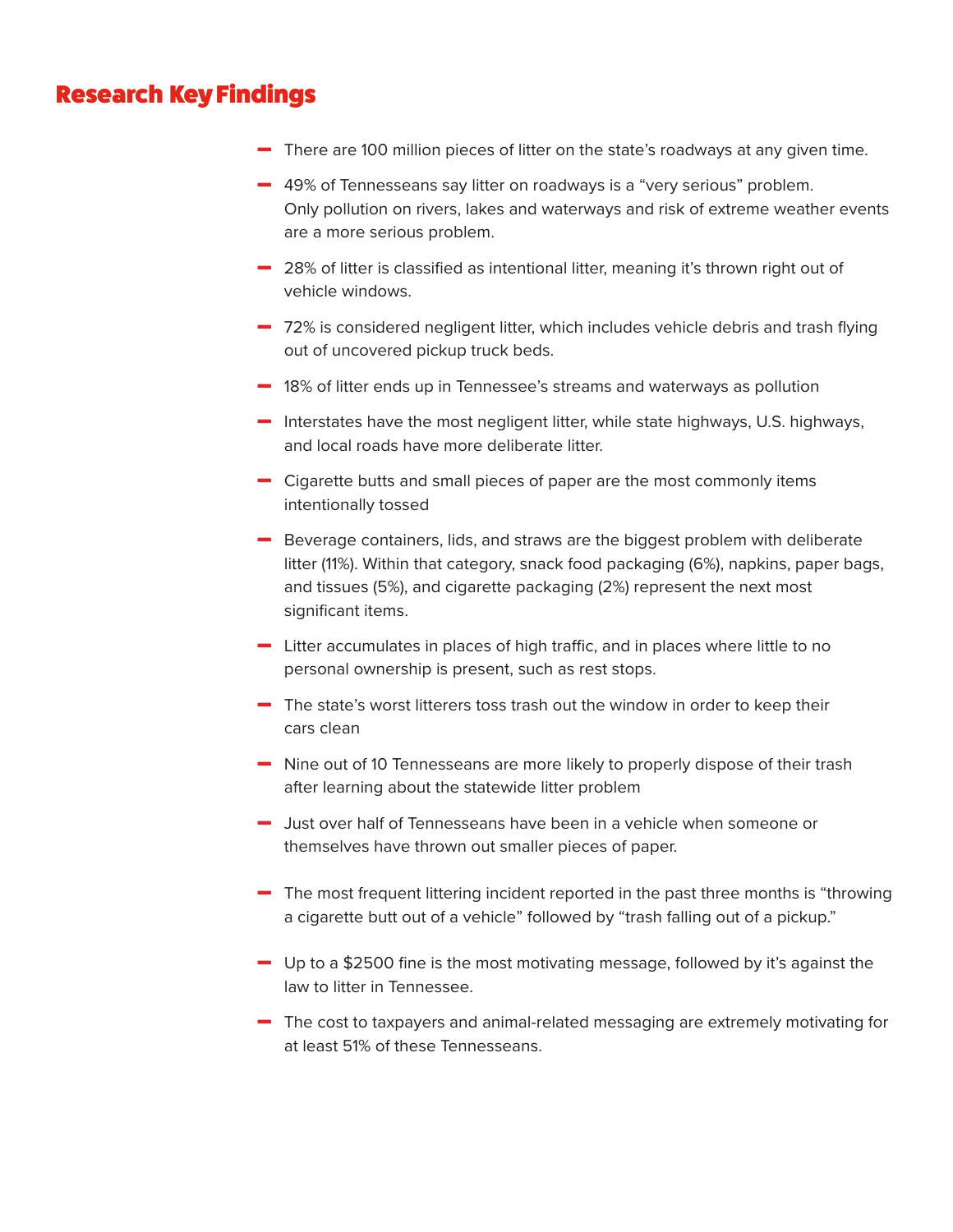# Nobody Trashes Tennessee Grantees & Partners

As part of Nobody Trashes Tennessee's comprehensive approach to reduce littering, grantees, nonprofits and partner organizations bring the NTT campaign to their communities through TDOT's Litter Grant Program.

- Nobody Trashes Tennessee gave \$5.5 million in grants in 2021 to all 95 counties throughout the state for local litter programs.
- **-** Last year, Nobody Trashes Tennessee granted \$1.9 million for special community-based projects.
- **Keep Tennessee Beautiful is an important partner to our programs. In 2021,** we supported them with a \$1.3 million grant.
- $\blacksquare$  The county litter grant program is responsible for removing an average of 11,573 tons of litter each year.
- $\blacksquare$  Over the 37-year history of the program, more than 428,200 tons of litter have been removed from our roadways.
- $\blacksquare$  County governments in Tennessee used litter grant funds to clean up 4,023 illegal dump sites in 2021.

| Year | <b>Pounds</b> | <b>US Tons</b> |
|------|---------------|----------------|
| 2016 | 22,064,623.83 | 11,032.31      |
| 2017 | 22,724,846.40 | 11,362.43      |
| 2018 | 23,358,360.09 | 11,679.18      |
| 2019 | 22,987,734.31 | 11,493.87      |
| 2020 | 21,232,819.41 | 10,616.41      |
| 2021 | 20,547662.20  | 10,273.83      |

#### Litter Removal by Fiscal Year

#### Pounds of Litter Removed by Fiscal Year

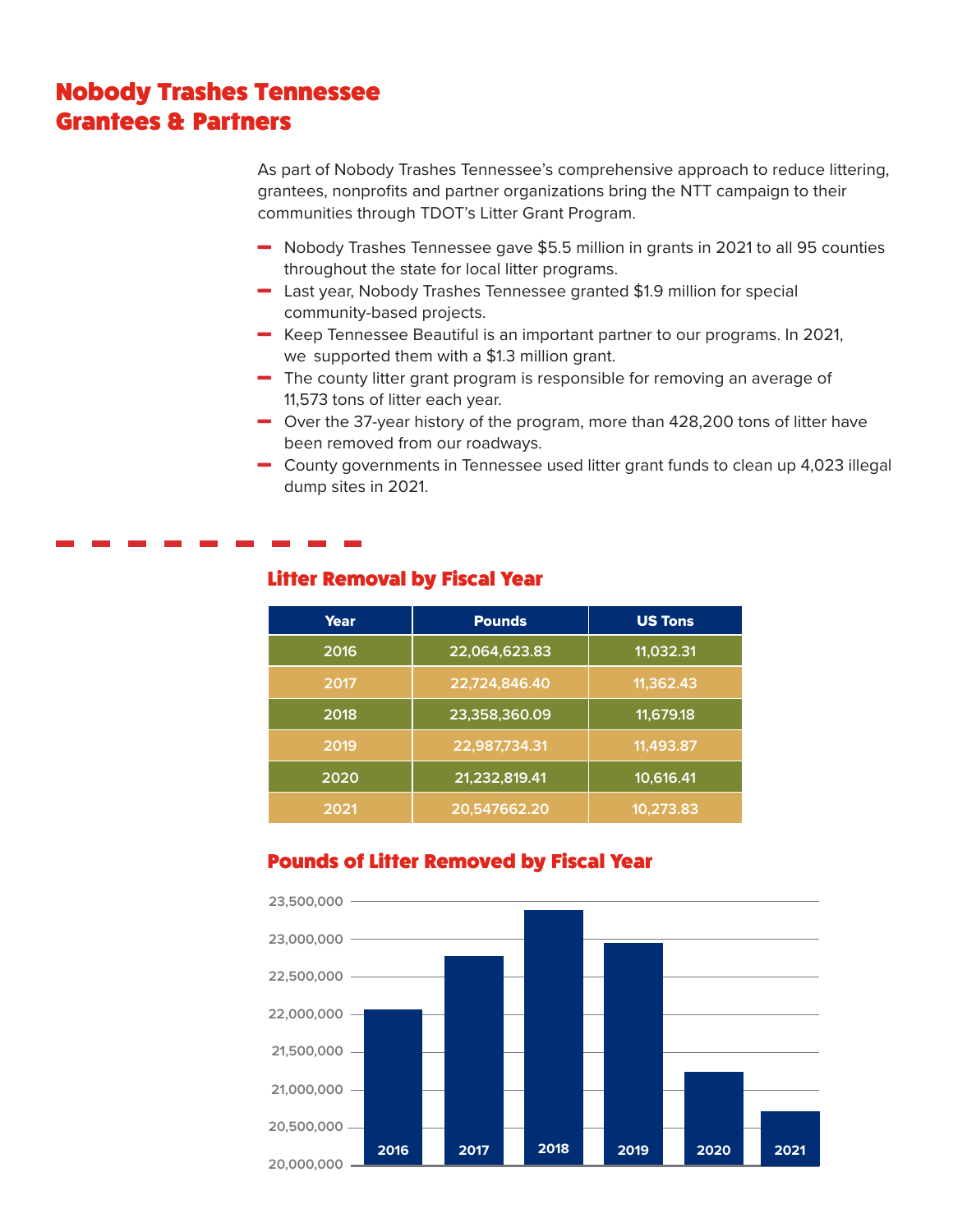## Nobody Trashes Tennessee Grantees & Partners



When Tennesseans see someone litter from their car, they are encouraged to report the incident through TDOT's Litter Hotline (1-877-8-LITTER). The Litter Hotline is an educational tool reminding those who engage in littering that their actions are hurtful to the state and their community. A letter reprimanding offenders by discouraging litter behavior and informing them that littering is against the law and punishable by a fine is mailed to the registered owner of the vehicle along with Nobody Trashes Tennessee education information. The entire program is anonymous and records are not kept of individuals who make the report or those that receive a letter. In 2020, there were 1,346 reports to the Litter Hotline



### Litter Hotline Reports by Fiscal Year

#### Litter Hotline Reports by Fiscal Year